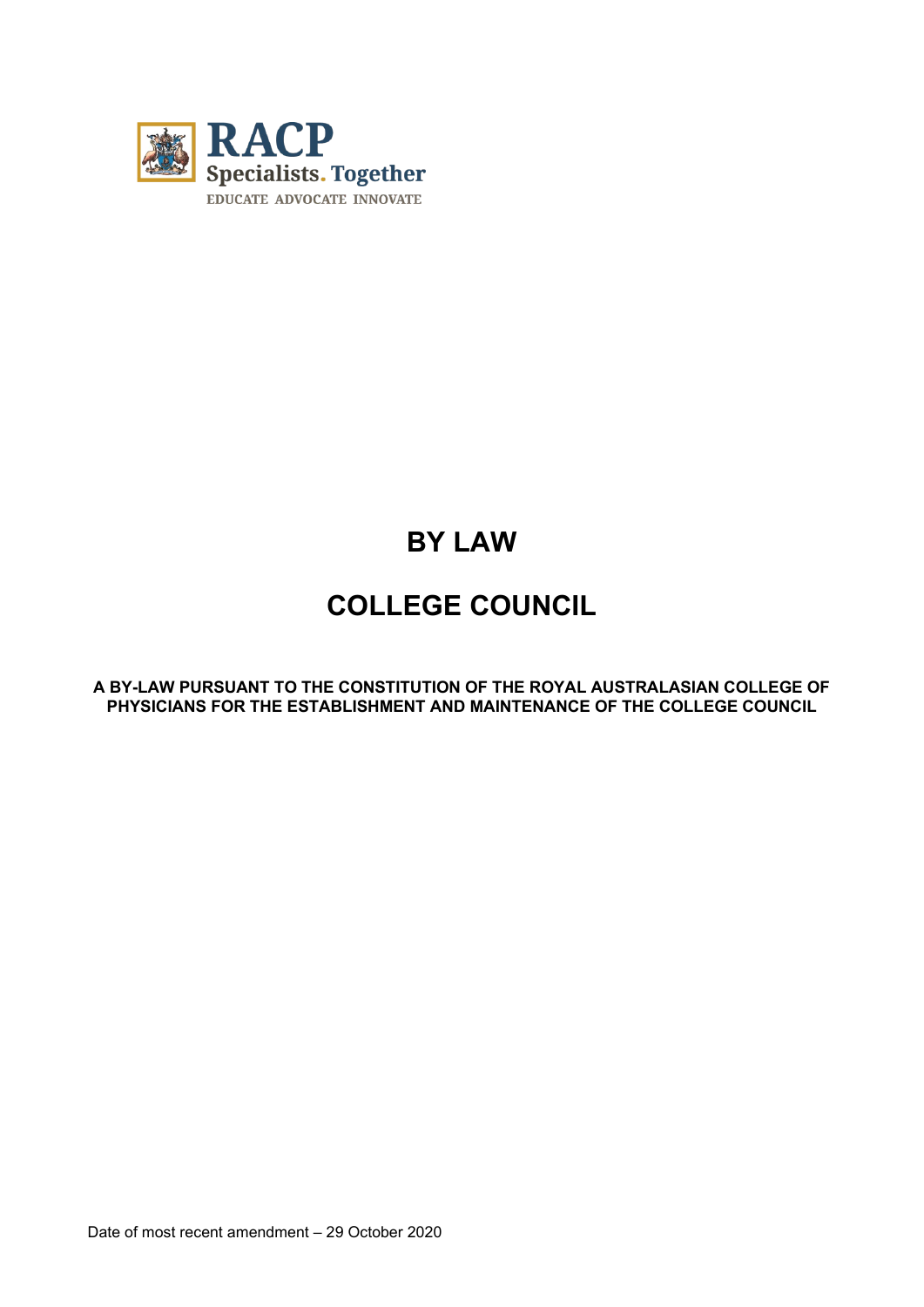## **CONTENTS**

|              | 3                |
|--------------|------------------|
| $\mathbf{2}$ | -3               |
| 3            | $\boldsymbol{4}$ |
| 4            | - 4              |
| 5            | 4                |
| 6            | 4                |
| 7            | 5                |
| 8            | -5               |
| 9            | 5                |
|              | 8                |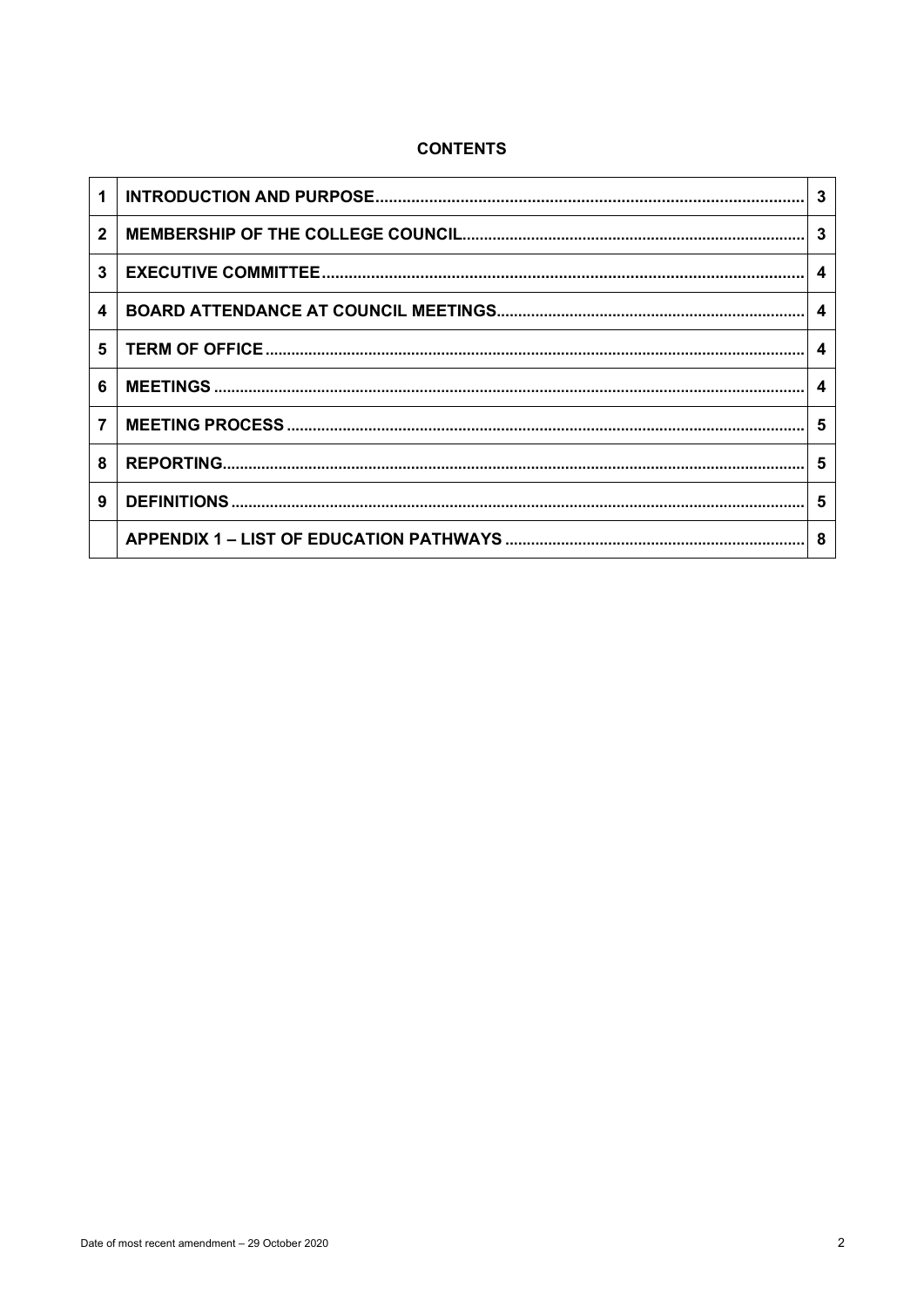#### **1 INTRODUCTION AND PURPOSE**

- **1.1** The Board, pursuant to the Constitution has established a College Body to be known as the College Council.
- **1.2** The Board has established the College Council to:
	- **1.2.1** consider matters referred to it by the Board or that the Council considers may be relevant to the Board, and if agreed by a majority of Council members, to make recommendations to the Board on the issues raised by those matters
	- **1.2.2** raise matters considered by Council members considered relevant to the functioning, performance or goals of the College and report on these to the Board.
	- **1.2.3** provide representation from a wide cross-section of college Members to the Board so that concerns and suggestions can be aired in a suitable forum.
	- **1.2.4** consider matters for decision and approval from the College Sub-Committees or other College Bodies (of the Board's choosing) as delegated by the Board and provide appropriate reports and recommendations to the Board arising out of the business of those College Sub Committees or other College Bodies.
	- **1.2.5** approve the appointment of members to College Sub Committees or other College Bodies (of the Board's choosing) as delegated by the Board.
- **1.3** The College Council must not:
	- **1.3.1** enter into contractual relationships; or
	- **1.3.2** represent or imply in any way that the College Council is a body independent of the College.

#### **2 MEMBERSHIP OF THE COLLEGE COUNCIL**

- **2.1** The membership of the College Council shall consist of:
	- **2.1.1** a Fellow nominated by the Aotearoa New Zealand Committee (which may or not be the President-Elect);
	- **2.1.2** a Fellow from each of the education pathways set out in appendix 1 as nominated by their respective bodies;
	- **2.1.3** a Fellow nominated by the Adult Medicine Division Council;
	- **2.1.4** a Fellow nominated by the Paediatrics and Child Health Division Council;
	- **2.1.5** a Fellow nominated by the Australasian Faculty of Occupational and Environmental Medicine Council;
	- **2.1.6** a Fellow nominated by the Australasian Faculty of Public Health MedicineCouncil;
	- **2.1.7** a Fellow nominated by the Australasian Faculty of Rehabilitation Medicine Council;
	- **2.1.8** up to four (4) Trainees nominated by the College Trainees' Committee;
	- **2.1.9** a Fellow nominated by each of the seven Australian Regional Committees;
	- **2.1.10** A Māori representative and an Aboriginal or Torres Strait Islander representative, who may be Fellows, trainees or non-Members of the RACP;
	- **2.1.11** A consumer representative from the RACP appointed Consumer Advisory Group or an approved delegate; and
	- **2.1.12** The Chair of the College Education Committee or an approved delegate.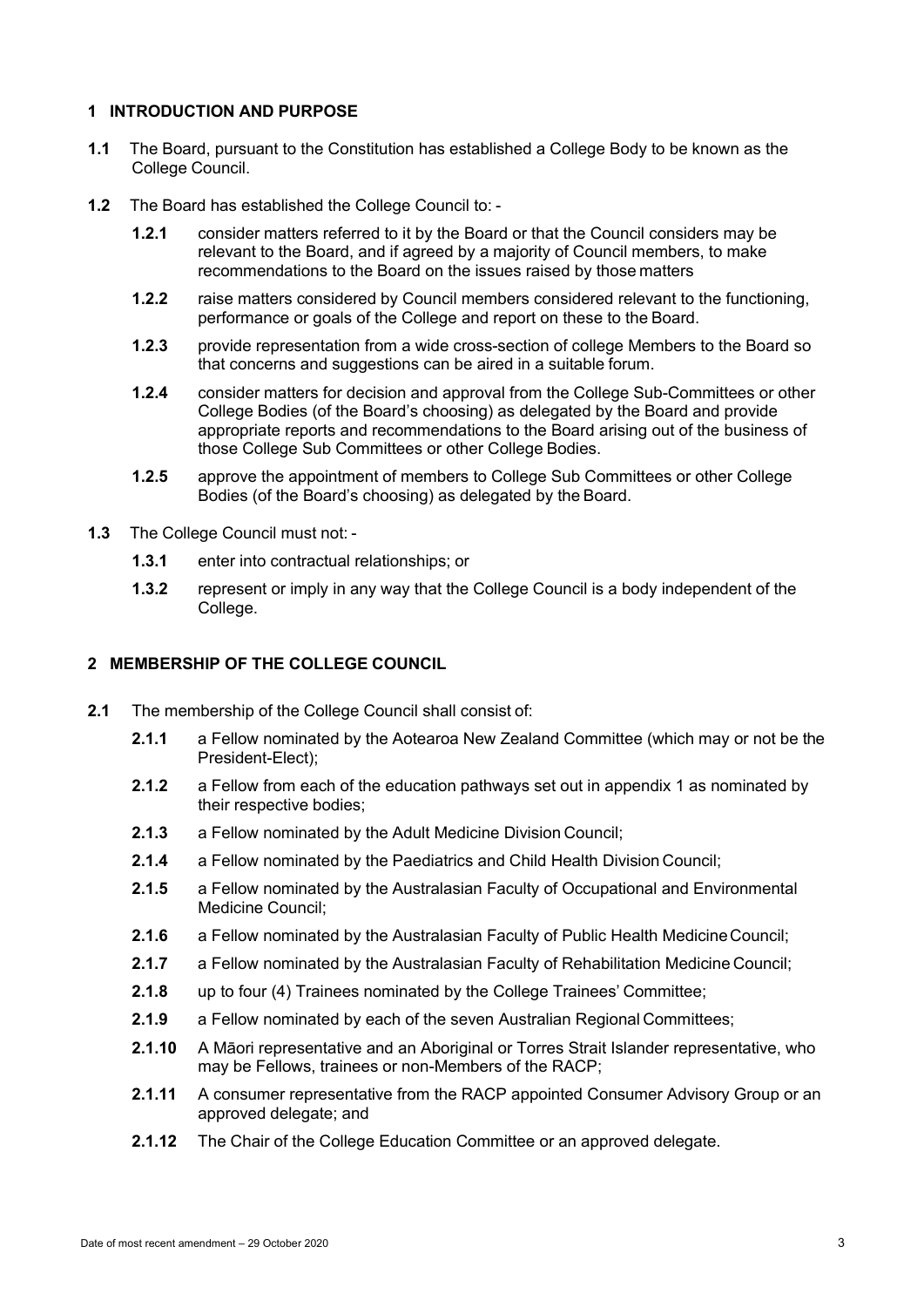- **2.2** Each College Body set out in clauses 2.1.2 2.1.11 may make all their nominations after calling for expressions of interest, or other process of their choosing.
- **2.3** On the recommendation of the College Council, the Board will appoint one (1) of the College Council members to be the Chair of the College Council.
- **2.4** On the recommendation of the College Council, the Board will appoint up to two (2) of the College Council members to be the Deputy Chairs of the College Council.
- **2.5** If a member of College Council becomes a Board member their membership of the College Council will automatically end (as per clause 4.1 of the By-law).

### **3 EXECUTIVE COMMITTEE**

#### **3.1 Establishment of Executive Committee**

Subject to College Board approval, the College Council may but is not required to, establish an Executive Committee.

### **3.2 Membership of Executive Committee**

The Executive Committee will comprise: -

- **3.2.1** the Chair and Deputy Chair(s) of the College Council; and
- **3.2.2** other members of the College Council as determined by the College Council.

#### **3.3 Role of the Executive Committee**

The Executive Committee shall meet in the intervening periods between College Council meetings and as otherwise required by the College Council, to exercise such powers of the College Council in managing the business and the interests of the College Council, as may be delegated to it by resolution of the College Council or as the Chair, in certain cases may decide.

## **4 BOARD ATTENDANCE AT COLLEGE COUNCIL MEETINGS**

**4.1** Members of the College's Board may attend meetings of the College Council as observers and will be available to take questions from Council members and make any other comments on issues being discussed by the Council if so requested by the Council. Board members may not be appointed as a member of the College Council.

## **5 TERM OF OFFICE**

**5.1** The term for all nominated members shall run from the conclusion of one Annual General Meeting of the College (or if they take office between Annual General Meetings of the College, the date they take office) to the conclusion of the third Annual General Meeting after the nominated member first takes office.

#### **6 MEETINGS**

- **6.1** The College Council shall meet:
	- **6.1.1** face to face for not more than four days per calendar year one day of which will be a planning day with the Board;
	- **6.1.2** when requested to by the Board; and
	- **6.1.3** if approved by the Board at the request of the Chair or Deputy Chair(s) of the College Council.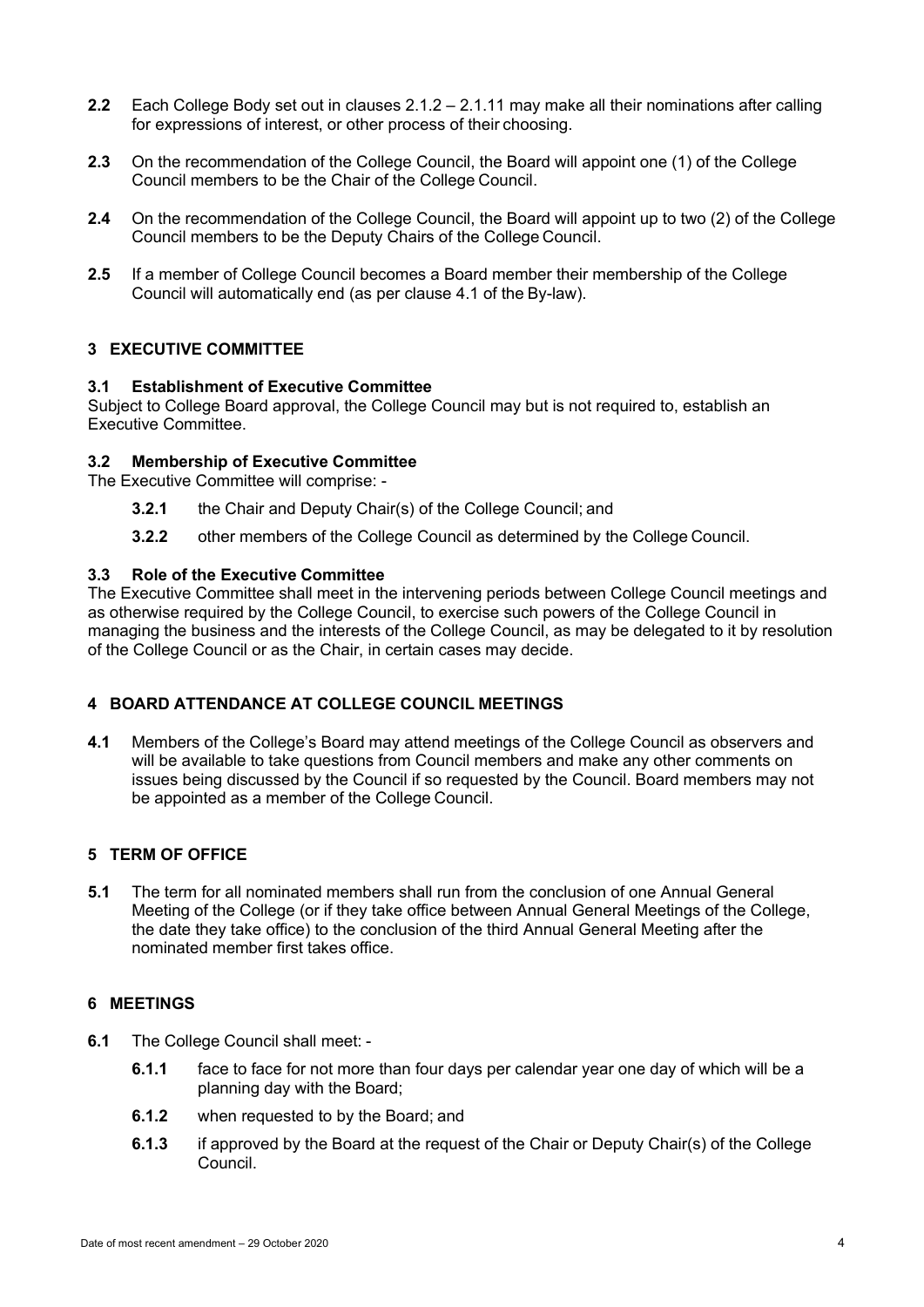#### **7 MEETING PROCESS**

- **7.1** Consistent with a collegiate and consensus approach to decision making, the Chair will conduct Council meetings with as little formality as possible.
- **7.2** To allow all members to contribute to discussion and to proceed through the agenda, the Chair may from time to time, place time or other limits on the Council's discussion.
- **7.3** Council members should come prepared to all meetings and be able to make succinct and relevant contributions to the Council's discussions.
- **7.4** The Governance of College Bodies By-law sets out the College's standard meeting process requirements particularly in relation to quorum, chairing meetings, voting, written resolutions, minutes and casual vacancies.
- **7.5** In consultation with the Company Secretary and Governance Office of the College, the Council may establish meeting rules and procedures to assist with the efficient operation of theCouncil.
- **7.6** Council members have the right to raise any matter for the Council's consideration, with the consent of the Council's Chair, which will not unreasonably be withheld. Such matters should be notified to the Chair via [council@racp.edu.au a](mailto:council@racp.edu.au)t least 14 days before a meeting of theCouncil.

## **8 REPORTING**

- **8.1** The College Council must report to the Board as required from time to time, notwithstanding the attendance of Council meetings by Board Directors in an observer capacity, formal written reports may or may not be required
- **8.2** The College Council is to provide an annual work plan of its proposed activities to the Board for its approval.

### **9 DEFINITIONS**

| "Board"          | means the Board of Directors of the College.                                                                        |
|------------------|---------------------------------------------------------------------------------------------------------------------|
| "College"        | means the Royal Australasian College of Physicians (ACN 000 039 047), an<br>incorporated body limited by guarantee. |
| "Constitution"   | means the Constitution of the College as amended from time to time.                                                 |
| "Fellow"         | has the same meaning as set out in the College's Constitution.                                                      |
| "Trainee"        | has the same meaning as set out in the College's Constitution.                                                      |
| "College Bodies" | means a Division, Faculty Chapter or Committee of the College                                                       |

Approved by Board on the 23 May 2015 Date of most recent amendment – 29 October 2020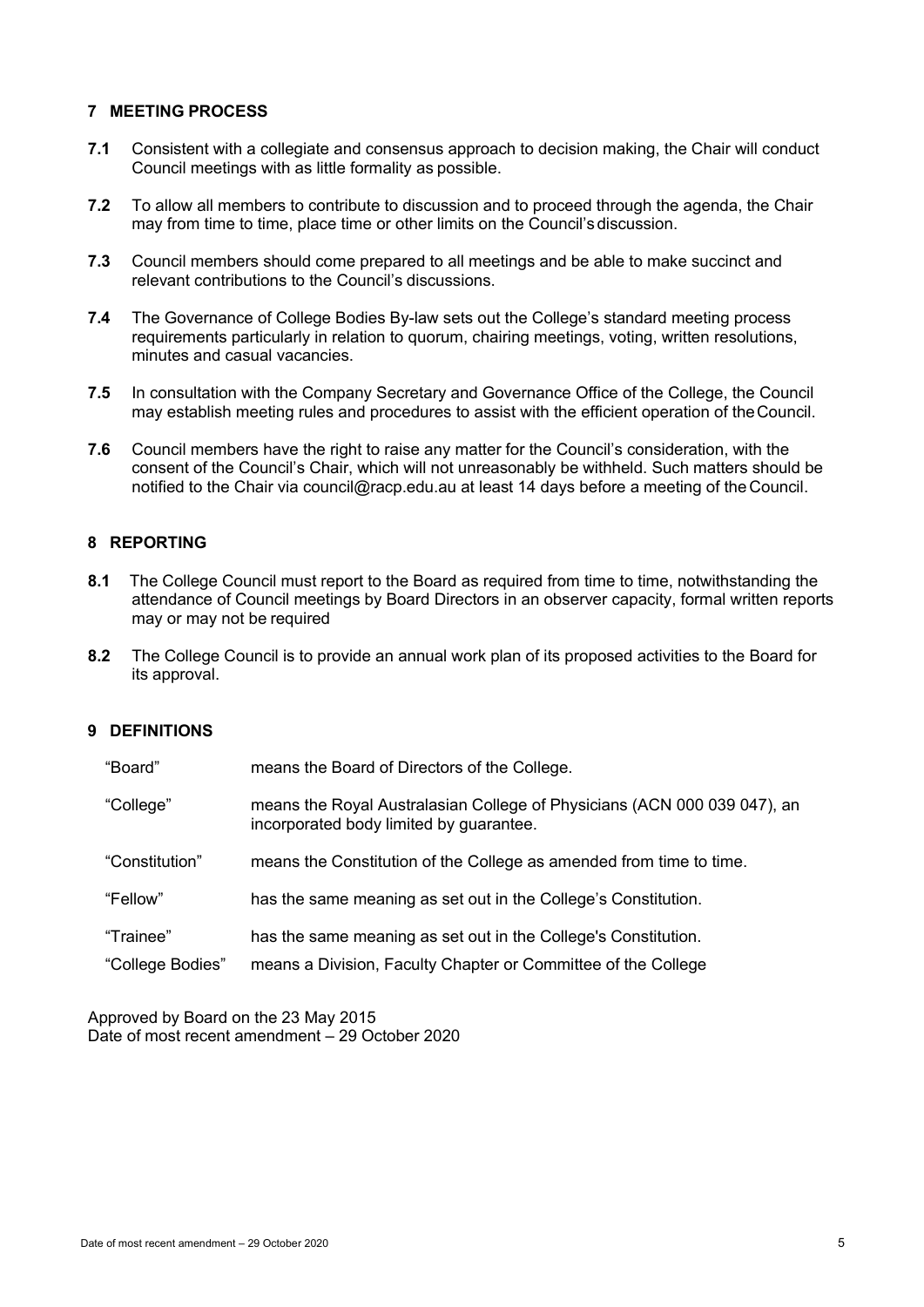| Terms of Reference History as from 23 May 2015                                                    |                                                                                                                                                                                                                   |                  |  |  |  |  |
|---------------------------------------------------------------------------------------------------|-------------------------------------------------------------------------------------------------------------------------------------------------------------------------------------------------------------------|------------------|--|--|--|--|
| <b>Commencement of Terms of Reference</b>                                                         |                                                                                                                                                                                                                   |                  |  |  |  |  |
| These Terms of Reference were approved by the Board on 23 May 2015 and commenced on that<br>date. |                                                                                                                                                                                                                   |                  |  |  |  |  |
|                                                                                                   | <b>Subsequent amendments to Terms of Reference</b>                                                                                                                                                                |                  |  |  |  |  |
| Item                                                                                              | <b>Amendment</b>                                                                                                                                                                                                  | <b>Commenced</b> |  |  |  |  |
| $2.1.1 -$<br>2.1.7 &<br>2.1.9                                                                     | Amendment to enable only Fellows to be nominated for all<br>positions other than the Trainee representative positions                                                                                             | 12 November 2015 |  |  |  |  |
| $\overline{2.4}$                                                                                  | Addition of opportunity to have up to two Deputy Chairs                                                                                                                                                           | 12 November 2015 |  |  |  |  |
| 5.3                                                                                               | Amendment to more clearly articulate transition requirements,<br>in particular opportunity for members to complete up to three<br>consecutive terms                                                               | 12 November 2015 |  |  |  |  |
| 5.3                                                                                               | Amendment to extend the initial term after which 50% of the<br>College Council's membership must turnover in May 2016 to<br>May 2017.                                                                             | April 2016       |  |  |  |  |
| 2.1.10                                                                                            | Additional of a Māori and Aboriginal or Torres Strait Islander<br>representative                                                                                                                                  | September 2016   |  |  |  |  |
| $\overline{4}$                                                                                    | Removed clause 4 (Duration of College Council) in order to<br>extend the Council as a standing committee of the Board                                                                                             | September 2016   |  |  |  |  |
| 1.2                                                                                               | Separation of previous clause 1.1 and 1.2 and subsequent re-<br>numbering                                                                                                                                         | October 2018     |  |  |  |  |
| $1.2.1 -$<br>1.2.4                                                                                | proposed amendments to the role of the Council and<br>delegated authority by the Board to consider matters for<br>decision and approval and appointments to College Bodies (to<br>be named by the Board)          | October 2018     |  |  |  |  |
| 3                                                                                                 | Inclusion of a new clause 3, establishing an Executive<br>Committee of the Council and its role and membership                                                                                                    | October 2018     |  |  |  |  |
| $3-9$                                                                                             | subsequent re-numbering due to the inclusion of a new clause<br>3                                                                                                                                                 | October 2018     |  |  |  |  |
| 4.1                                                                                               | Removal of "Except where the President-Elect is the Fellow<br>nominated by the Aotearoa New Zealand Committee" as the<br>Aotearoa New Zealand President-Elect is no longer a<br>nominated Board position          | October 2018     |  |  |  |  |
| 5.1                                                                                               | Removal of Clause 5.1 which is no longer required - as the<br>transitional clause 5.3 it refers to has been removed and there<br>is a proposal to amend the terms of office in the subsequent<br>clause.          | October 2018     |  |  |  |  |
| $\overline{5.2}$                                                                                  | Extension of Council membership terms of office from "from<br>the date the take office to the conclusion of the second Annual<br>General Meeting" to the conclusion of the third Annual<br><b>General Meeting</b> | October 2018     |  |  |  |  |
| 5.3                                                                                               | The transitional provision has been executed and can be<br>removed                                                                                                                                                | October 2018     |  |  |  |  |
| 6.1.1                                                                                             | change from the Council shall meeting "for not more than two<br>days twice per calendar year" to "not more than four days per<br>calendar year, one day of which will be a planning day with the<br><b>Board</b>  | October 2018     |  |  |  |  |
| 6.1.3                                                                                             | additional meetings can be requested from the Chair or Deputy<br>Chairs of the Council                                                                                                                            | October 2018     |  |  |  |  |
| $6.1.4 \&$<br>6.1.5                                                                               | deleted, covered under clauses 6.1.1 and 6.1.2                                                                                                                                                                    | October 2018     |  |  |  |  |
| 7.5                                                                                               | addition of "and Governance Office of the College" to assist in<br>establishing rules and procedures for the efficient operation of<br>the Council                                                                | October 2018     |  |  |  |  |
| 7.6                                                                                               | amendment to notification of matters to raise for Council<br>consideration to the Chair via the Council email address.                                                                                            | October 2018     |  |  |  |  |
| 8.1                                                                                               | Removal of reporting to the Board within 6 weeks to "as<br>required from time to time, notwithstanding the attendance of                                                                                          | October 2018     |  |  |  |  |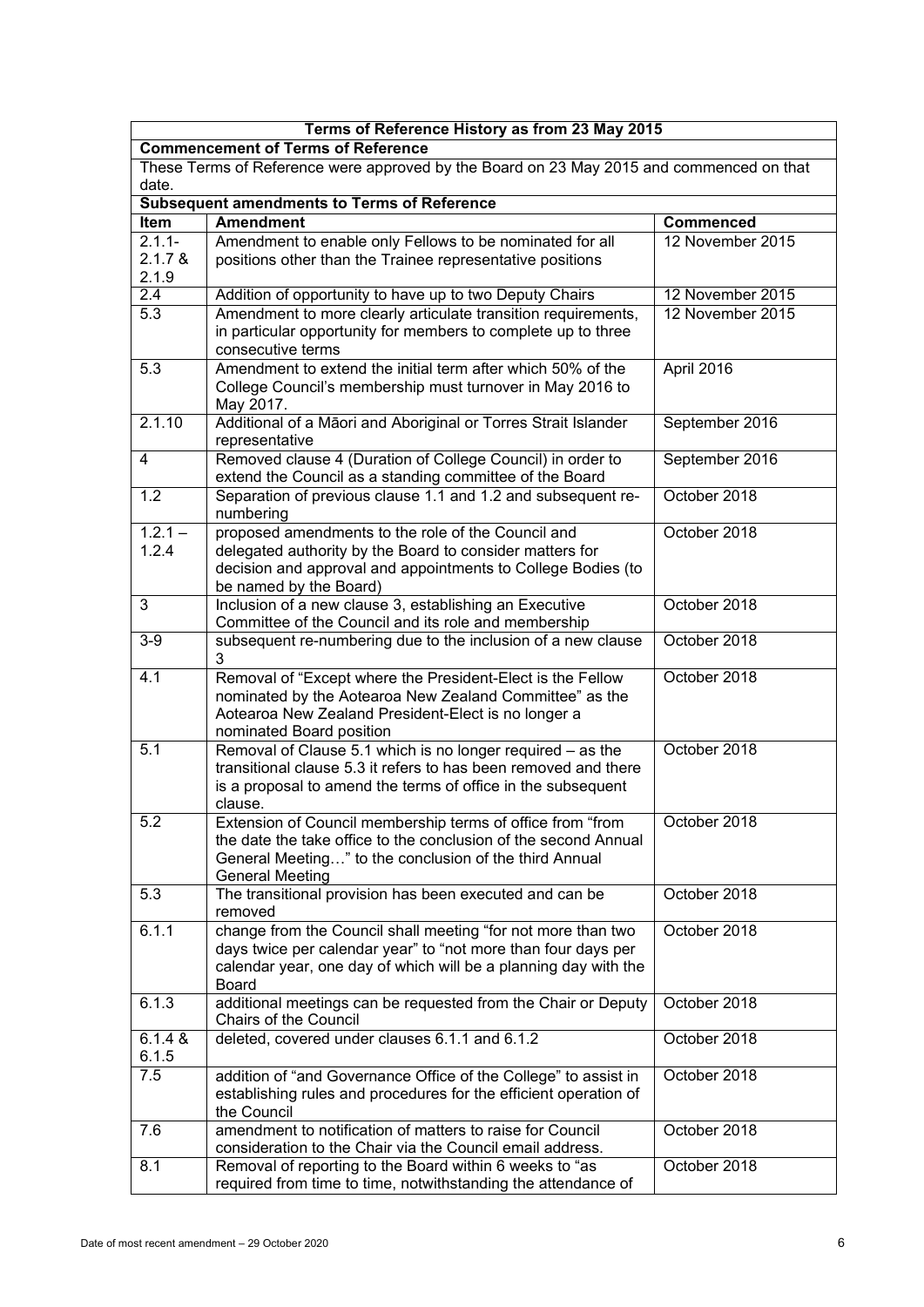|        | Council meetings by Board Directors in an observer capacity, |                          |
|--------|--------------------------------------------------------------|--------------------------|
|        | formal written reports may or may not be required            |                          |
| 8.2    | replacement of the word "must" to "is to" and removal of "by | Additional definition of |
|        | the end of February each year"                               | College Bodies           |
| 9      | Additional definition of College Bodies                      | October 2018             |
| 2.1.11 | Additional sub-clause to include Consumer representative on  | March 2019               |
|        | the membership of the Council                                |                          |
| 2.2    | Amendment to clause 2.2 to include the additional sub-clause | March 2019               |
|        | 2.1.11                                                       |                          |
| 2.1.8  | Amendment to increase the number of trainee representatives  | October 2020             |
|        | from two to "up to four"                                     |                          |
| 2.1.12 | Additional sub-clause to include the Chair of the College    | October 2020             |
|        | Education Committee on the membership of the Council         |                          |
| 2.2    | Amendment to clause 2.2 to include the additional sub-clause | October 2020             |
|        | 2.1.12                                                       |                          |